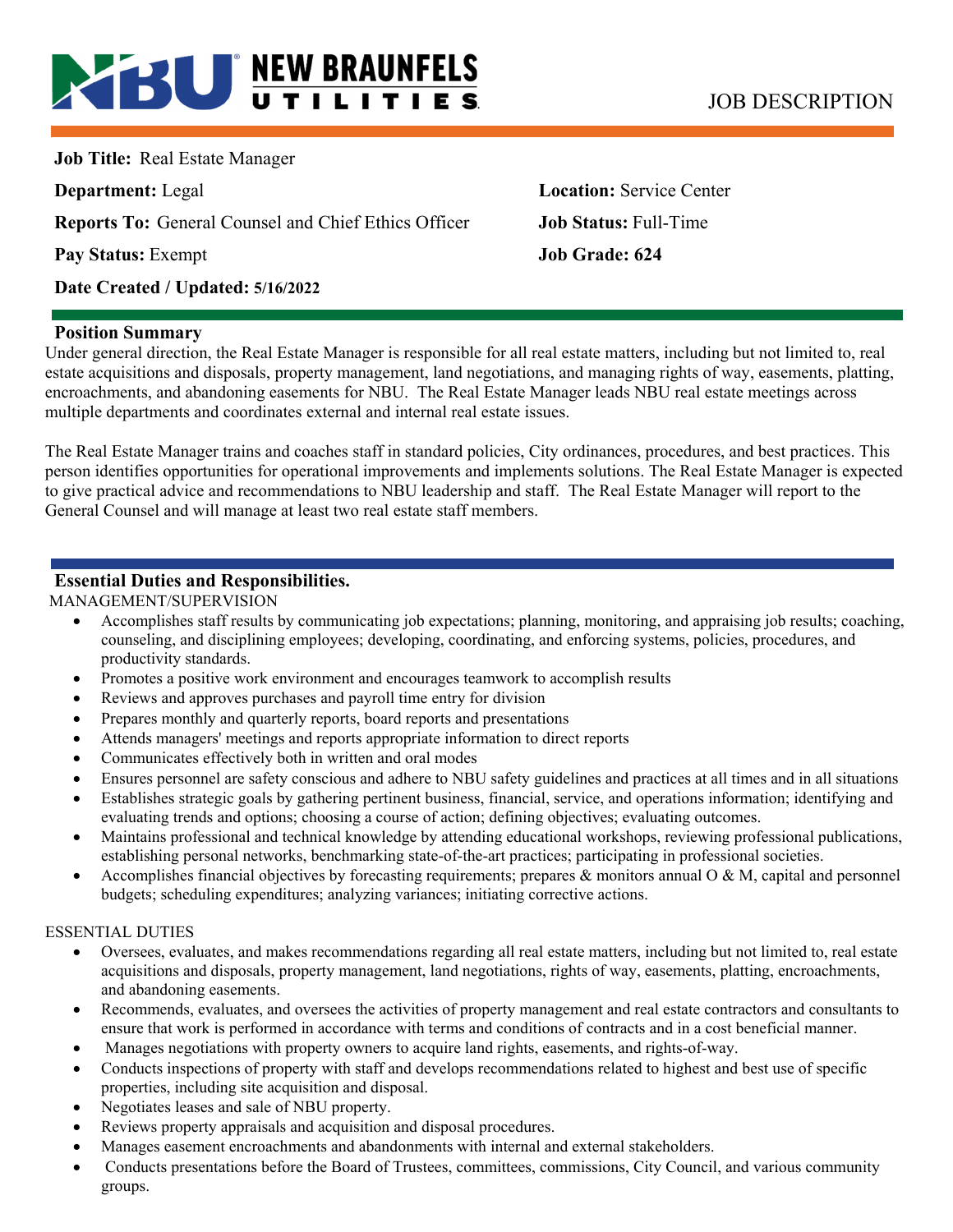- Facilitates real estate planning, including but not limited to, the need to acquire real property, easements, and/or rights of way, with others throughout the organization.
- Prioritizes real estate matters in accordance with NBU annual priorities.
- Researches historical records for real estate matters as necessary.
- Ensures that real estate documentation is recorded properly in land records and any various other databases.
- Communicates with NBU staff regarding permitting, inspections, and platting.
- Coordinates with City of New Braunfels on any necessary real estate matters, including platting and planning.
- Coordinates with state agencies on real estate matters as necessary.
- Prepares and reviews letters, acquisition documents, land, and easement agreements.
- Coordinates with legal counsel regarding real estate matters, condemnation cases, legal documents, and other legal business matters.
- Serves as liaison between staff and attorneys and assists in the preparation of legal documents.
- Applies and interprets real estate practices, property management, contract negotiation and administration laws, regulations, principles and procedures for the overall benefit of the organization.
- May serves as expert witness at eminent domain hearings and trials.
- Establishes and maintains effective working relationships with internal and external customers.
- Forecasts, allocates, and monitors the human, physical, and financial resources of the department.
- Supervises, selects, develops, trains, and evaluates personnel.
- Performs other duties as assigned.

### Knowledge, Skills, and Abilities

- Knowledge of laws pertaining to the acquisition and disposition of property.
- Knowledge of property values and the methods of appraising property.
- Knowledge of deed and tract restrictions, zoning ordinances, and all other real estate instruments.
- Knowledge of budget preparation and monitoring principles and practices.
- Knowledge of administrative and management practices.
- Knowledge of principles and practices of supervision, training, and personnel management.
- Knowledge of GIS and AutoCAD.
- Ability to implement a method and/or organizational framework for working through all real estate requests.
- Ability to prepare materials for verbal and visual presentations.
- Ability to render proper estimates on property damage and property appraisal.
- Ability to establish and maintain effective working relationships with employees, supervisors, and the general public.
- Ability to negotiate leasing terms, renewals, and purchase options with tenants.
- Ability to communicate clearly and effectively orally and in writing.
- Ability to perform the physical requirements of the position with or without accommodations.
- Performs other duties and fulfills responsibilities as assigned or required.

## GENERAL RESPONSIBILITIES

- Adhere to NBU safety guidelines and practices at all times and in all situations
- Maintain a clean and safe work area, office, field site and vehicle as applicable
- Maintain strict confidentiality of business, employee and customer information in written and oral communications and safeguard sensitive documents Maintain regular attendance; leave schedule should be managed so as to not interfere with ability to accomplish tasks, including special projects and assignments with deadlines
- Develops and maintains effective customer service skills for communications with co-workers, customers, and the public in general
- Adheres to NBU policies and procedures
- Exemplifies NBU Core Values of Integrity, Stewardship, Team, and Safety
- Participates in and supports initiatives to reach annual NBU Performance Measures

## **Formal Education and Work Experience Requirements**

Degree/Diploma Obtained: Bachelors Field of Study: Other

Work Experience Time Frame: Five Years or More

Other: • Bachelor's Degree from an accredited college or university. • Five (5) years of experience in real estate appraisal, property acquisition, real property management, development services or a directly related field, including three required \* (3) years of administrative or supervisory experience preferred. \* Possesses excellent writing and oral communication skills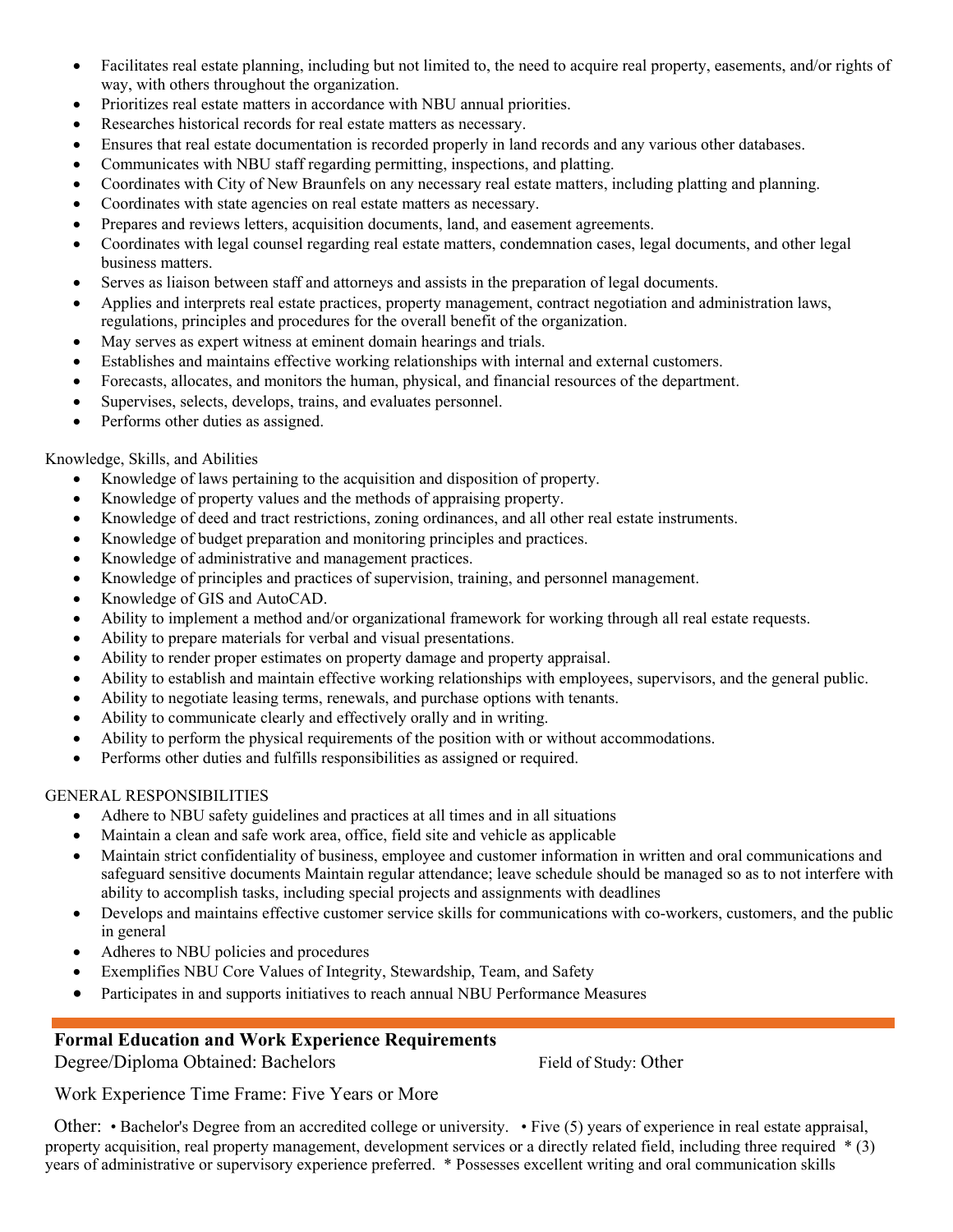## **Certification and Licensures Requirements**

- Senior Right of Way (SR/WA) Designation \* International Right of Way Association membership preferred
	-
	- \* Licensed Texas Real Estate Agent preferred

### **Other Minimum Qualifications**

**•** Valid Class 'C' Texas Driver's License**.** 

### **Knowledge of Computer Software**

|                        | No Knowledge | Beginner    | Intermediate | Expert |
|------------------------|--------------|-------------|--------------|--------|
| Arc GIS                |              | $\boxtimes$ |              |        |
| AutoCAD                |              | $\boxtimes$ |              |        |
| <b>Crystal Reports</b> | $\boxtimes$  |             |              |        |
| Microsoft Access       |              | $\boxtimes$ |              |        |
| Microsoft Excel        |              |             | $\boxtimes$  |        |
| Microsoft Word         |              |             | $\boxtimes$  |        |
| Microsoft Publisher    |              | $\boxtimes$ |              |        |
| Microsoft PowerPoint   |              | $\boxtimes$ |              |        |

#### **Other Software Knowledge**

ArcMap, ArcCatalog, Google Earth, Arc FM, Cityworks, Autodesk, Harris Northstar

#### **Experience with Machines, Tools, Equipment and Other Work Aids**

Printer, Scanner, Plotter, Telephone, Flash Drive, Computers, Various internal and external network storage drives, Drafting and Engineering Scales, GPS, Motor Vehicle

#### **Physical Demands**

**Standing: Occasionally** 

- $\Box$  Making Presentations
- $\boxtimes$  Observing Work Site
- ☒ Observing Work Duties
- ☒ Communication with Co-Workers

#### **Fine Dexterity: Occasionally**

- ☒ Computer Keyboard
- ☒ Telephone Keypad
- ☒ Calculator
- $\Box$  Calibrating Equipment

## **Walking:** Frequently

- ☒ To Other Departments/Offices/Office Equipment
- $\boxtimes$  Around Worksite

#### **Lifting:** Occasionally

- $\boxtimes$  Supplies
- $\Box$  Equipment
- ☒ Files

#### **Carrying:** Rarely

- $\boxtimes$  Supplies
- $\Box$  Equipment
- $\boxtimes$  Files

#### **Sitting:** Frequently

- ☒ Desk Work
- ☒ Meetings
- $\boxtimes$  Driving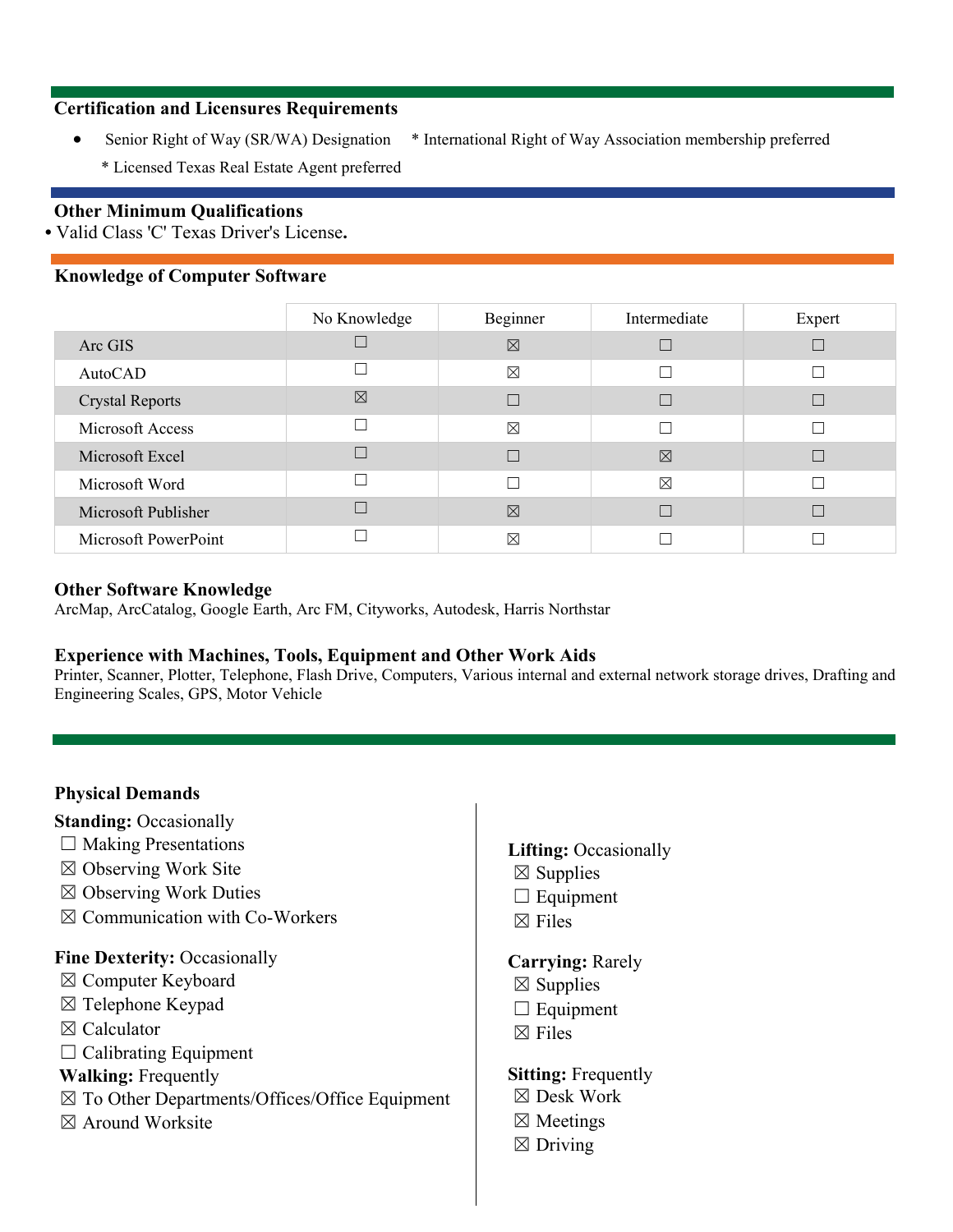# **Reaching:** Occasionally  $\boxtimes$  For Supplies

 $\boxtimes$  For Files

## **Handling: Constantly**

- ☒ Paperwork
- ☐ Monies

# **Kneeling:** Rarely

 $\boxtimes$  Filing in Lower Drawers ☒ Retrieving Items from Lower Shelves/Ground

## **Pushing/Pulling:** Rarely

- $\boxtimes$  File Drawers
- $\Box$  Equipment
- ☒ Table and Chairs
- $\Box$  Hose

# **Climbing:** Rarely

- $\Box$  Stairs
- ☒ Ladder
- ☒ Step Stool
- $\Box$  Onto Equipment

# **Vision:** Constantly

- $\boxtimes$  Reading
- ☒ Computer Screen
- $\boxtimes$  Driving
- ☒ Observing Worksite

## **Foot Controls:** Occasionally

- $\boxtimes$  Driving
- ☐ Operating Heavy Equipment
- $\Box$  Dictaphone

# **Balancing:** Rarely

- □ On Ladder
- □ On Equipment
- ☒ On Step Stool

## **Bending:** Rarely

- $\boxtimes$  Filing in Lower Drawers
- ☒ Retrieving Items from Lower Shelves/Ground
- $\Box$  Making Repairs

## **Crouching:** Choose an item.

- $\Box$  Filing in Lower Drawers
- ☐ Retrieving Items from Lower Shelves/Ground

# **Crawling:** Never

- □ Under Equipment
- ☐ Inside Attics/Pipes/Ditches

## **Hearing: Constantly**

☒ Communication Via Telephone/Radio/To Co-Workers/Public  $\Box$  Listening to Equipment

# **Twisting:** Occasionally ☒ From Computer to Telephone  $\boxtimes$  Getting Inside Vehicle

**Talking:** Constantly ☒ Communication Via Telephone/Radio/To Co-Workers/Public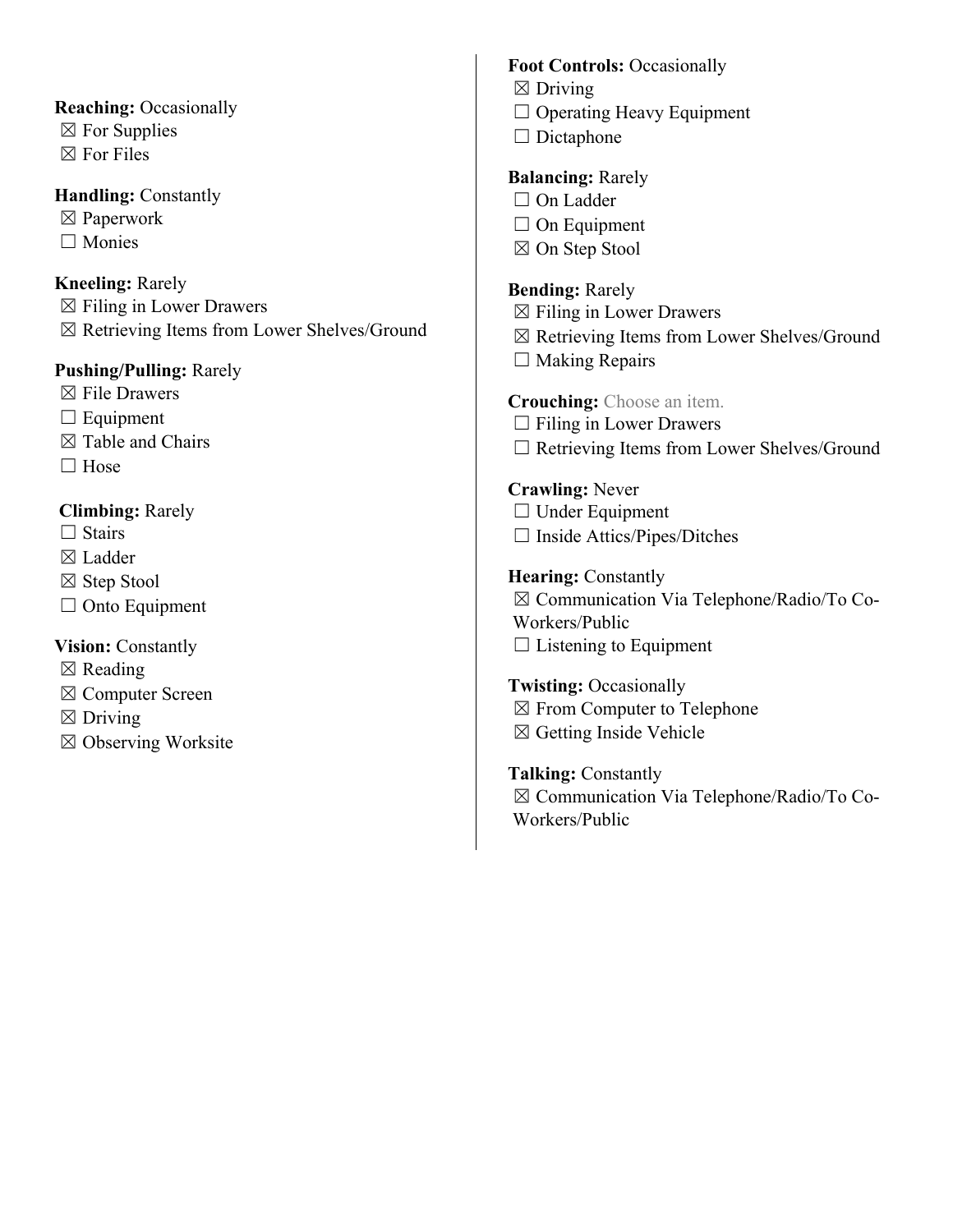# **Other**

Click or tap here to enter text.

## **Environmental Factors**

|                                                                                     | Never       | Seasonally  | Several<br>Times Per<br>Year | Several<br>Times Per<br>Month | Several<br>Times Per<br>Week | Daily |
|-------------------------------------------------------------------------------------|-------------|-------------|------------------------------|-------------------------------|------------------------------|-------|
| Extreme Temperature (Heat,<br>cold, extreme temp. change)                           | $\boxtimes$ | $\Box$      | $\Box$                       | $\Box$                        | $\Box$                       |       |
| Wetness and/or humidity<br>(bodily discomfort from<br>moisture)                     | П           | $\boxtimes$ | П                            |                               | П                            |       |
| Respiratory Hazards (Fumes,<br>gases, chemicals, dust, and<br>dirt)                 | $\boxtimes$ |             | $\Box$                       |                               | $\Box$                       |       |
| Noise and Vibration<br>(sufficient to cause hearing<br>loss)                        | $\boxtimes$ |             | $\Box$                       |                               | П                            |       |
| Physical Hazards (High<br>voltage, dangerous<br>machinery, aggressive<br>Customers) | $\nabla$    | П           | $\Box$                       | П                             | $\Box$                       | П     |

## **Health and Safety Conditions**

|                           | Never<br>(Never Occurs) | Rarely<br>(Less than 1)<br>hour per week) | Occasionally<br>$(1/3)$ or more of<br>the time) | Frequently<br>(From $1/3$ to $2/3$<br>of the time) | Constantly<br>$(2/3)$ or more of<br>the time) |
|---------------------------|-------------------------|-------------------------------------------|-------------------------------------------------|----------------------------------------------------|-----------------------------------------------|
| <b>Mechanical Hazards</b> |                         | $\boxtimes$                               |                                                 |                                                    |                                               |
| <b>Chemical Hazards</b>   | $\boxtimes$             | $\Box$                                    | П                                               | П                                                  |                                               |
| <b>Electrical Hazards</b> | $\boxtimes$             | $\Box$                                    | П                                               |                                                    |                                               |
| Fire Hazards              | $\boxtimes$             | $\Box$                                    | П                                               | П                                                  |                                               |
| Explosives                | $\boxtimes$             | $\Box$                                    | П                                               |                                                    |                                               |
| Communicable Diseases     |                         | $\boxtimes$                               | П                                               | П                                                  |                                               |
| Physical Danger or Abuse  | $\boxtimes$             | П                                         |                                                 |                                                    |                                               |

# **Other**

Click or tap here to enter text.

# **Primary Work Environment: Office Environment**

Other: Click or tap here to enter text.